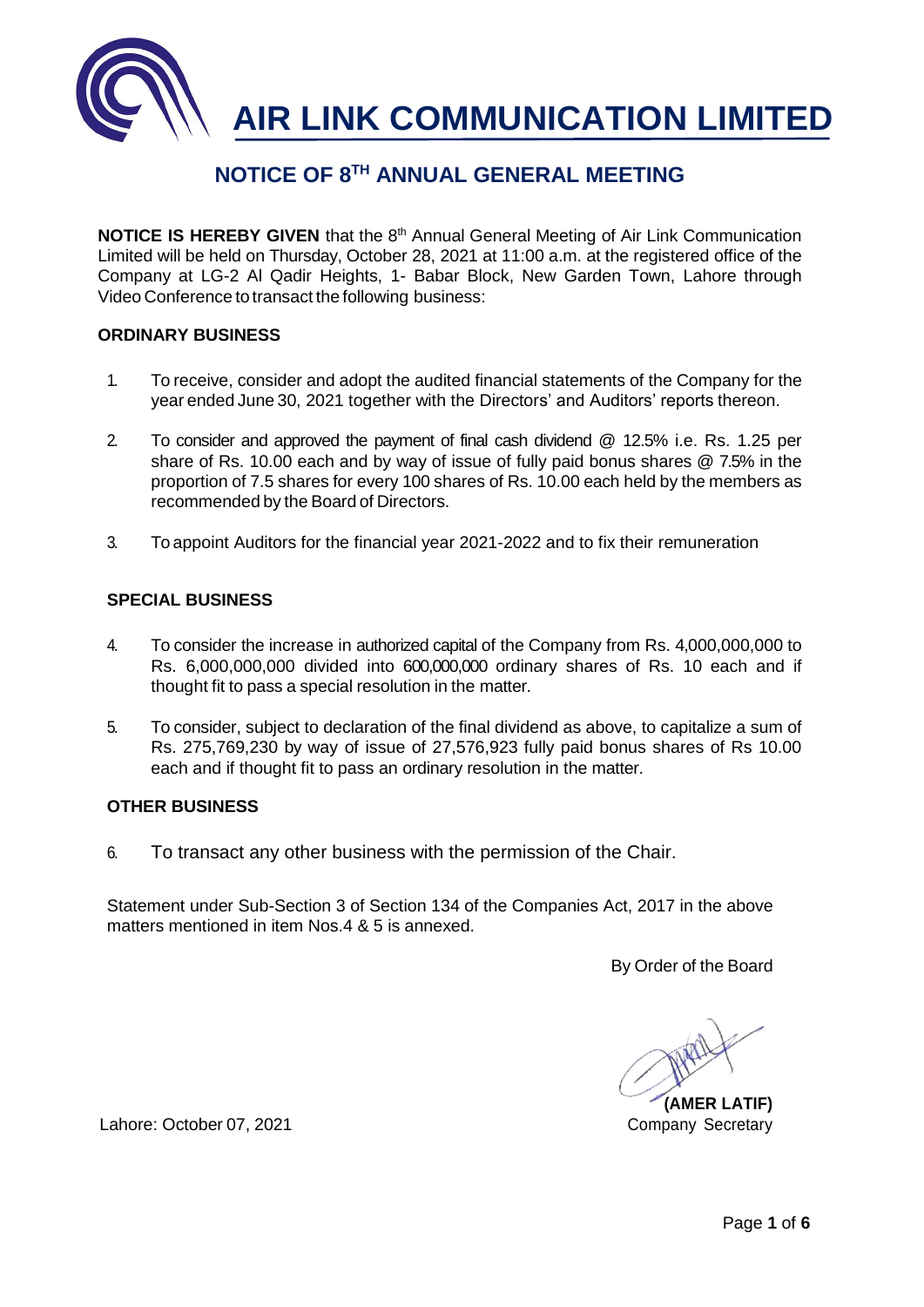

# **AIR LINK COMMUNICATION LIMITED**

### **NOTES:**

- 1. The register of members of the Company will be closed from Friday, October 22, 2021 to Thursday, October 28, 2021 (both days inclusive) and no transfers will be registered during that time. Transfers received in order by the Shares Registrar of the Company, CDC Share Registrar Services Limited, CDC House, 99-B, Block 'B' S.M.C.H.S. Main Shahra-e-Faisal, Karachi up to the close of business on October 21, 2021 will be treated in time for the above entitlement.
- 2. In view of the prevailing pandemic COVID-19 situation and in line with the directions issued to listed companies by the Securities & Exchange Commission of Pakistan vide its Circular No.4 dated February 15, 2021 and subsequent Circular No.6 of 2021 dated March 03, 2021, the company has decided to hold Annual General Meeting (AGM) through electronic means.

Special arrangements for attending the AGM through electronic means will be as under:

- a. AGM will be held through Zoom video link facility.
- b. To attend the meeting, members are requested to register them self by providing the following information along with a valid copy of CNIC (both sides)/ passport or attested copy of board resolution / power of attorney (in case of corporate shareholders) through email at [agm@airlinkcommunication.net](mailto:agm@airlinkcommunication.net) on or before Friday, October, 22, 2021;

| Name of Share<br>Holder | CNIC No. | <b>CDC</b> Account<br>No./Folio No | Cell No | <b>Email Address</b> |
|-------------------------|----------|------------------------------------|---------|----------------------|
|                         |          |                                    |         |                      |

c. Members who are registered, after the necessary verification, will be provided a video link by the Company on the said email address. The login facility will remain open from 10:45 a.m. till the end of the meeting.

- 3. A member of the Company entitled to attend, speak and vote at this meeting may appoint any other member as his/her proxy to attend, speak and vote in his/her instead. The proxies to be effective must be in writing and must be received by the Company's Registered Office situated at LG-2, Al Qadir Heights, 1- Babar Block, New Garden Town, Lahore 48 hours before the meeting.
- 4. Members of the Company whose shares are registered in their account/sub-account with Central Depository/System (CDS) are requested to keep with them handy their original Computerized National Identity Card along with their account number in CDS and participant's ID number for verification.
- 5. Members of the Company are requested to immediately notify any change in their addresses to the Share Registrar of the Company.
- 6. Under the provisions of Section 242 of the Companies Act, 2017, it is mandatory for a listed Company to pay cash dividend to its members only through electronic mode directly into bank account designated by the entitled shareholders.
	- a. In order to receive dividends directly into their bank account, shareholders are requested to fill in Electronic Credit Mandate Form available on Company's website that is [www.airlinkcommunication.net](http://www.airlinkcommunication.net/) and send it duly signed along with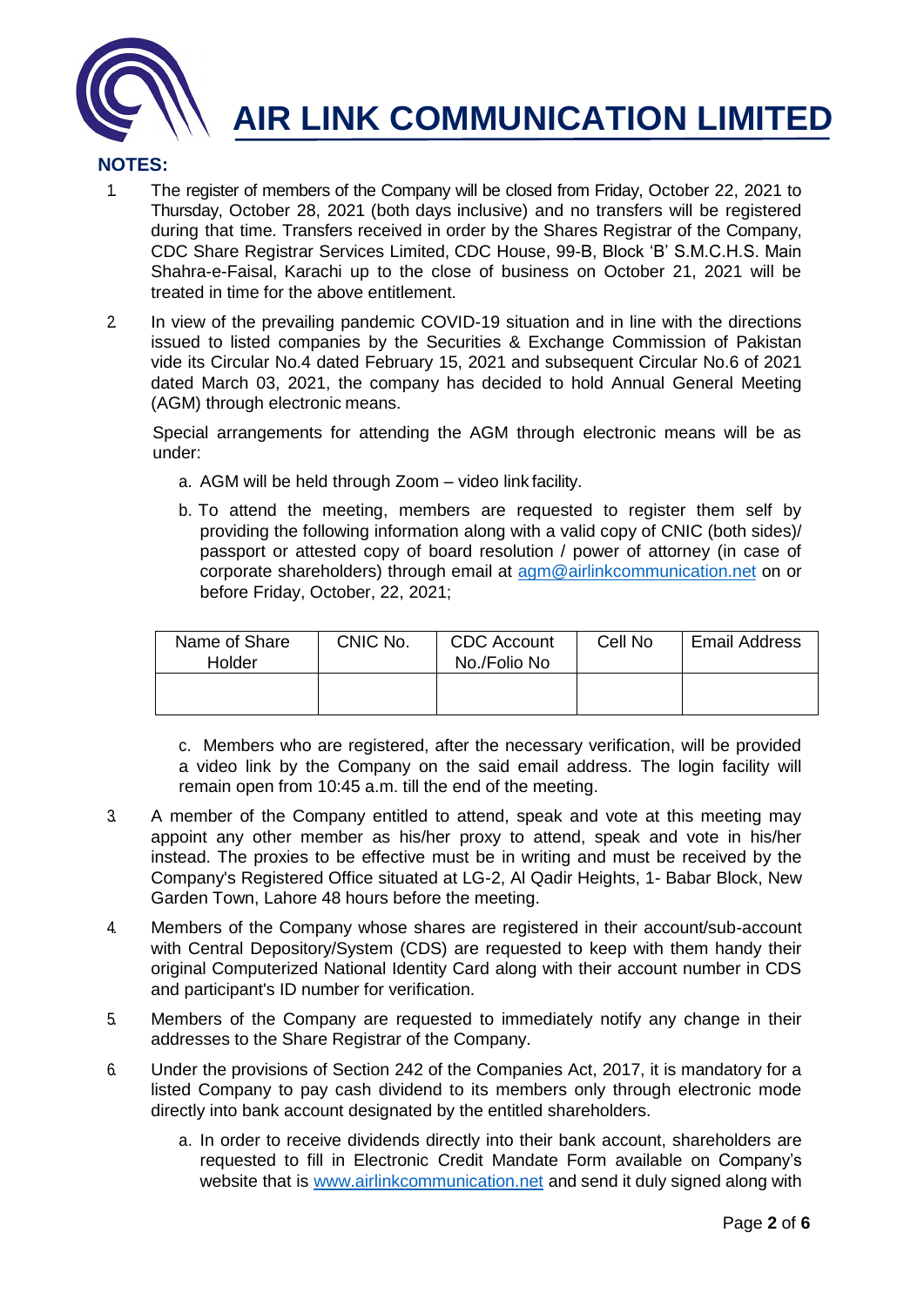

a copy of CNIC to the Shares Registrar of the Company CDC Share Registrar Services Limited, CDC House, 99-B, Block 'B' S.M.C.H.S. Main Shahra-e-Faisal, Karachi, in case of physical shares.

- b. In case shares are held in CDC then Electronic Credit Mandate Form must be submitted directly to shareholder's broker/participant/CDC account services. No further action is required if IBAN has already been incorporated/updated in the CDC account or physical folio of the shareholder.
- 7. Members holding shares in physical form are requested to promptly notify Shares Registrar of the Company of any change in their addresses. Shareholders maintaining their shares in electronic form should have their addresses updated with their participant or CDC Investor Accounts Service.
- 8. In accordance with Section 223 of the Companies Act, 2017, the audited financial statements of the Company for the year ended June 30, 2021 together with Chairman's Review Report, Directors' and Auditors' Report thereon have been made available on the Company's website [www.airlinkcommunication.net.](http://www.airlinkcommunication.net./) Further, we are pleased to offer this facility to our members who desire to receive Annual Financial Statements and Notices of the Company through e-mail. In this respect members are hereby requested to convey their consent via e-mail at [agm@airlinkcommunication.net](mailto:agm@airlinkcommunication.net) on a standard request form which is available at the Company's website i.e. www.airlinkcommunication.net. Please ensure that your email has sufficient rights and space available to receive such e-mail which may be larger than 20 MB file in size. Further, it is the responsibility of the member to timely update the Shares Registrar of any change in the registered e-mail address.
- 9. (i) The rates of deduction of income tax from dividend payments under Section 150 of the Income Tax Ordinance, 2001 shall be as follows:
	- a) Persons appearing in Active Tax Payers List (ATL) 15%
	- b) Persons not appearing in Active Tax Payers List (ATL) 30%
	- (ii) To enable the Company to make tax deduction on the amount of cash dividend @ 15% instead of 30%, shareholders whose names are not entered into the Active Taxpayers List (ATL) provided on the website of FBR, despite the fact that they are filers, are advised to make sure that their names are entered in ATL before the first day of book closure, otherwise tax on their cash dividend will be deducted @ 30% instead of 15%.
	- (iii) Withholding Tax exemption from the dividend income, shall only be allowed if copy of valid tax exemption certificate or stay order from a competent court of law is made available to CDC Share Registrar Services Limited, by the first day of Book Closure.
	- (iv) In case of joint account, please intimate proportion of shareholding of each account holder along with their individual's status on the ATL. According to clarification received from Federal Board of Revenue (FBR), with-holding tax will be determined separately on 'Filer/Non-Filer' status of Principal shareholder as well as joint-holder(s) based on their shareholding proportions, in case of joint accounts.
	- (v) In this regard all shareholders who hold shares jointly are requested to provide shareholding Proportions of Principal shareholders and Joint-holder(s) in respect of shares held by them (only if not already provided) to our Shares Registrar, in writing as follows: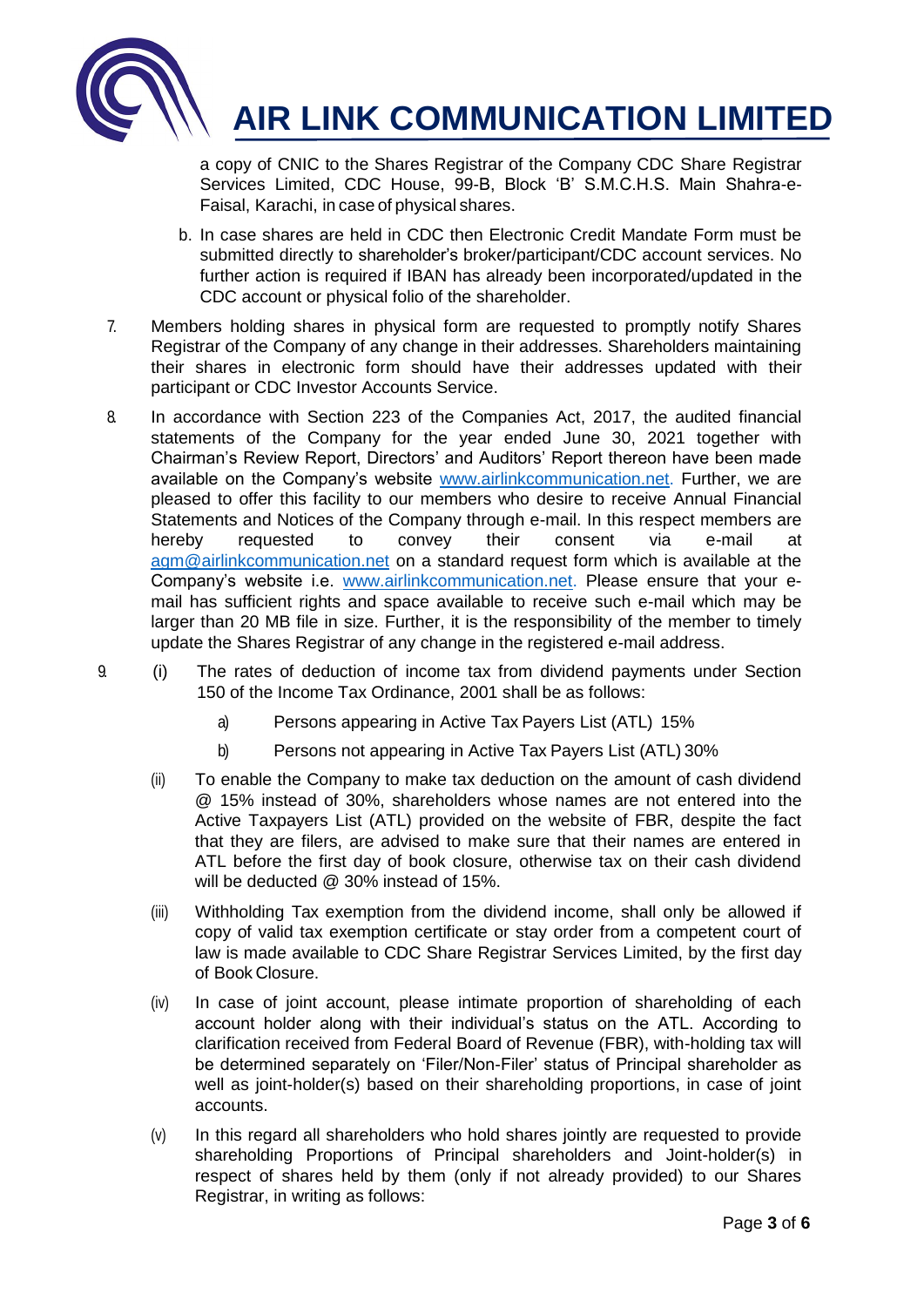

|                        |                                      |                               | <b>Principal</b><br><b>Shareholder</b> |                                   | <b>Joint Shareholder</b>    |                                                      |
|------------------------|--------------------------------------|-------------------------------|----------------------------------------|-----------------------------------|-----------------------------|------------------------------------------------------|
| Company<br><b>Name</b> | <b>Folio/CDS</b><br><b>Account #</b> | <b>Total</b><br><b>Shares</b> | <b>Name</b><br>and<br>CNIC#            | Shareholding<br><b>Proportion</b> | <b>Name</b><br>and<br>CNIC# | Shareholding<br><b>Proportion</b><br>(No. of Shares) |
|                        |                                      |                               |                                        | (No. of Shares)                   |                             |                                                      |

- (vi) The required information must reach our Shares Registrar within 10 days of this notice; otherwise it will be assumed that the shares are equally held by Principal shareholder and Joint-holder(s).
- (vii) Corporate shareholders having CDC accounts are required to have their National Tax Number (NTN) updated with their respective participants, whereas corporate physical shareholders should send a copy of their NTN certificate to the Company or CDC Share Registrar Services Limited. Shareholders while sending NTN or NTN certificates, as the case may be, must quote Company name and their respective folio numbers. Without the NTN company would not be in a position to check filer status on the ATL and hence higher tax of 30% may be applied in such cases.
- (viii) Members who desire to stop deduction of Zakat from their dividends may submit a declaration on non-judicial stamp paper duly signed as required under the law (if not submitted earlier).
- (ix) Withholding Tax exemption from the dividend income shall only be allowed if copy of valid tax exemption certificate is made available to our Share Registrar by first day of Book Closure.
- 10. Section 72 of the Companies Act, 2017 requires every company to replace its physical shares with book- entry form within the period to be notified by the SECP. The Shareholders having physical shareholding are accordingly encouraged to open their account with investors account services of CDC or sub account with any of the brokers and convert their physical shares in script less form. This will facilitate the shareholders in many ways, including safe custody and sale of shares, any time they want, as the trading of physical shares is not permitted as per existing regulations of the Pakistan Stock Exchange Limited.
- 11. Members can exercise their right to demand a poll subject to meeting requirements of Section 143 to Section 145 of the Companies Act, 2017 and applicable clauses of the Companies (Postal Ballot) Regulations, 2018.
- 12. Form of Proxy is enclosed.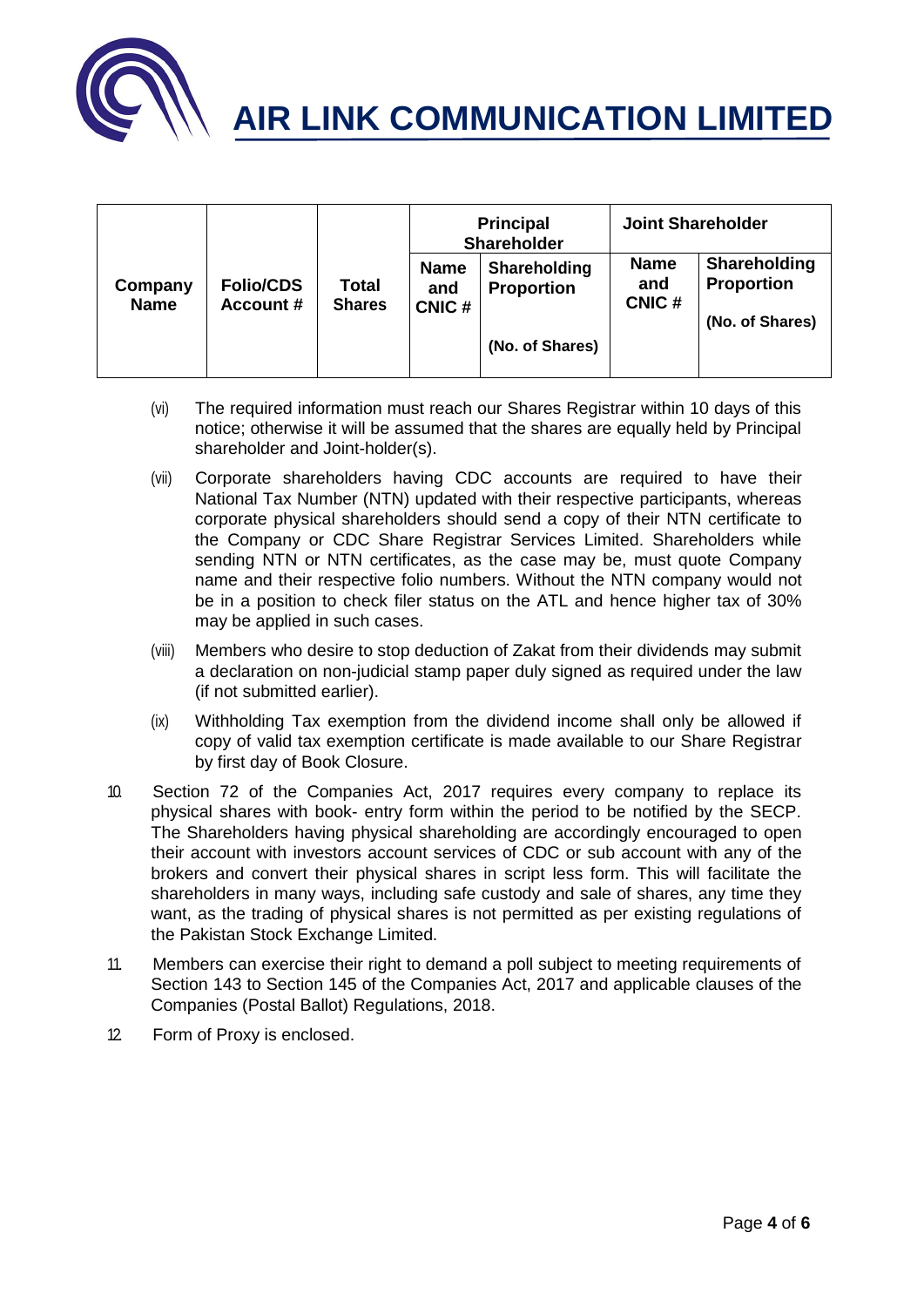

#### **STATEMENT OF MATERIAL FACTS CONCERNING SPECIAL BUSINESS PURSUANT TO SECTION 134 OF THE COMPANIES ACT, 2017**

The statement sets out the material facts concerning the Special Business given in agenda items No.4 & 5 of the Notice will be considered to be passed by the members. The purpose of the Statement is to set forth the material facts concerning such Special Business.

#### **Agenda Item No.4 of the Notice – Increase in Authorized Capital to be passed as a Special Resolution.**

At present the authorized capital of the Company is Rs. 4,000,000,000 and the paid-up capital is Rs. 3,676,923,080. The Board of Directors recommend to increase the authorized capital to Rs. 6,000,000,000 in order to facilitate increase in the paid-up capital as and when required to do so, and if thought fit by the members to pass the following resolution as a special resolution.

#### **"RESOLVED that:**

- a) The authorized share capital of the company be and is hereby increased from Rs. 4,000,000,000 divided into 400,000,000 shares Rs.10 each to Rs. 6,000,000,000 divided into 600,000,000 shares of Rs.10 each ranking pari passu in every respect with the existing ordinary shares of the Company.
- b) In consequence of the said increase in the Authorized Share Capital of the Company, the existing Clause V of the Memorandum of Association of the Company and Article 5 of the Articles of Association of the Company be and hereby replaced accordingly, to read as follows:

#### **Clause V of the Memorandum of Association**

The authorized capital of the Company is Rs 6,000,000,000 (Rupees Six billion only) divided into 600,000,000 (Six Hundred Million only) ordinary shares of Rs.10/- (Rupees Ten only) each.

#### **Article 5 of the Article of Association**

The Authorized Capital of the Company is Rs. 6,000,000,000/- (Rupees Six billion only) divided into 600,000,000 (Six Hundred Million only) ordinary shares of Rs. 10/- (Rupees Ten only) each with powers to the Company from time to time to increase and reduce its Capital for the time being into several classes in accordance with the provisions of the Act.

c) The Chief Executive Officer of the Company be and is hereby authorized to take all necessary steps and execute documents including legal and corporate formalities and file all requisite documents with Securities & Exchange Commission of Pakistan as may be necessary or expedient for the purpose of giving effect to the spirit and intent of the above resolutions."

#### **Agenda Item No.5 of the Notice – Issue of Bonus Shares to be passed as an Ordinary Resolution**

The Board of Directors has recommended to the members of the Company to declare final dividend in cash @ 12.5% and by way of issue of fully paid bonus shares @ 7.5% for the year ended June 30, 2021. Subject to approval of the Board of Directors' recommendation as above, the resolution as under will be considered to be passed by the members as an ordinary resolution: